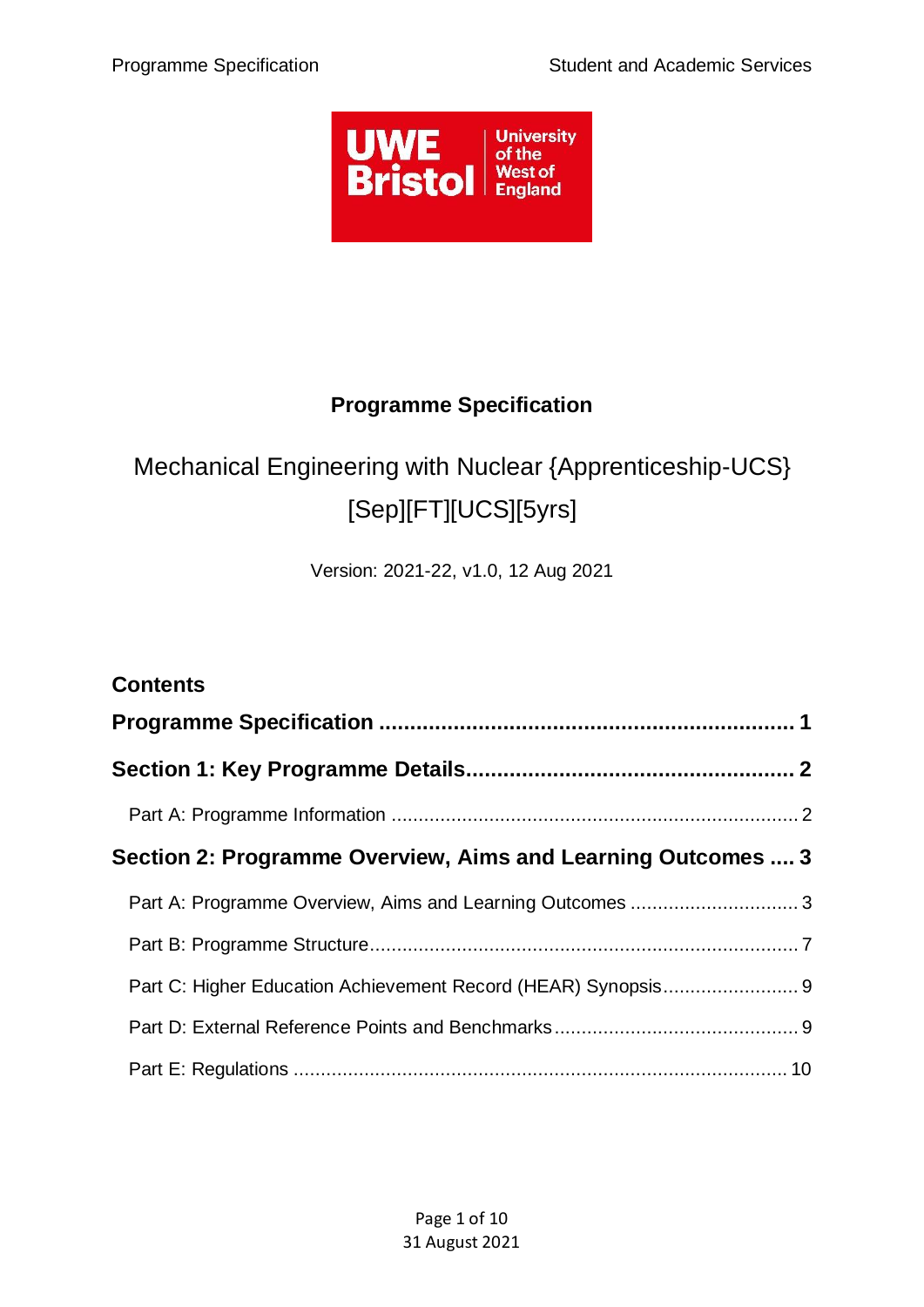## <span id="page-1-0"></span>**Section 1: Key Programme Details**

#### <span id="page-1-1"></span>**Part A: Programme Information**

**Programme title:** Mechanical Engineering with Nuclear {Apprenticeship-UCS} [Sep][FT][UCS][5yrs] **Highest award:** BEng (Hons) Mechanical Engineering with Nuclear **Interim award:** BEng Mechanical Engineering with Nuclear **Interim award:** DipHE Mechanical Engineering with Nuclear **Interim award:** CertHE Mechanical Engineering with Nuclear **Awarding institution:** UWE Bristol **Affiliated institutions:** University Centre Somerset **Teaching institutions:** University Centre Somerset **Study abroad:** No **Year abroad:** No **Sandwich year:** No **Credit recognition:** No **Department responsible for the programme:** FET Dept of Engineering Design & Mathematics, Faculty of Environment & Technology **Contributing departments:** Not applicable **Professional, statutory or regulatory bodies:** Not applicable **Apprenticeship:** ST0289 **Mode of delivery:** Full-time **Entry requirements:** For the current entry requirements see the UWE public website **For implementation from:** 01 September 2018 **Programme code:** H36842-SEP-FT-US-H36842-5YRS

#### Page 2 of 10 31 August 2021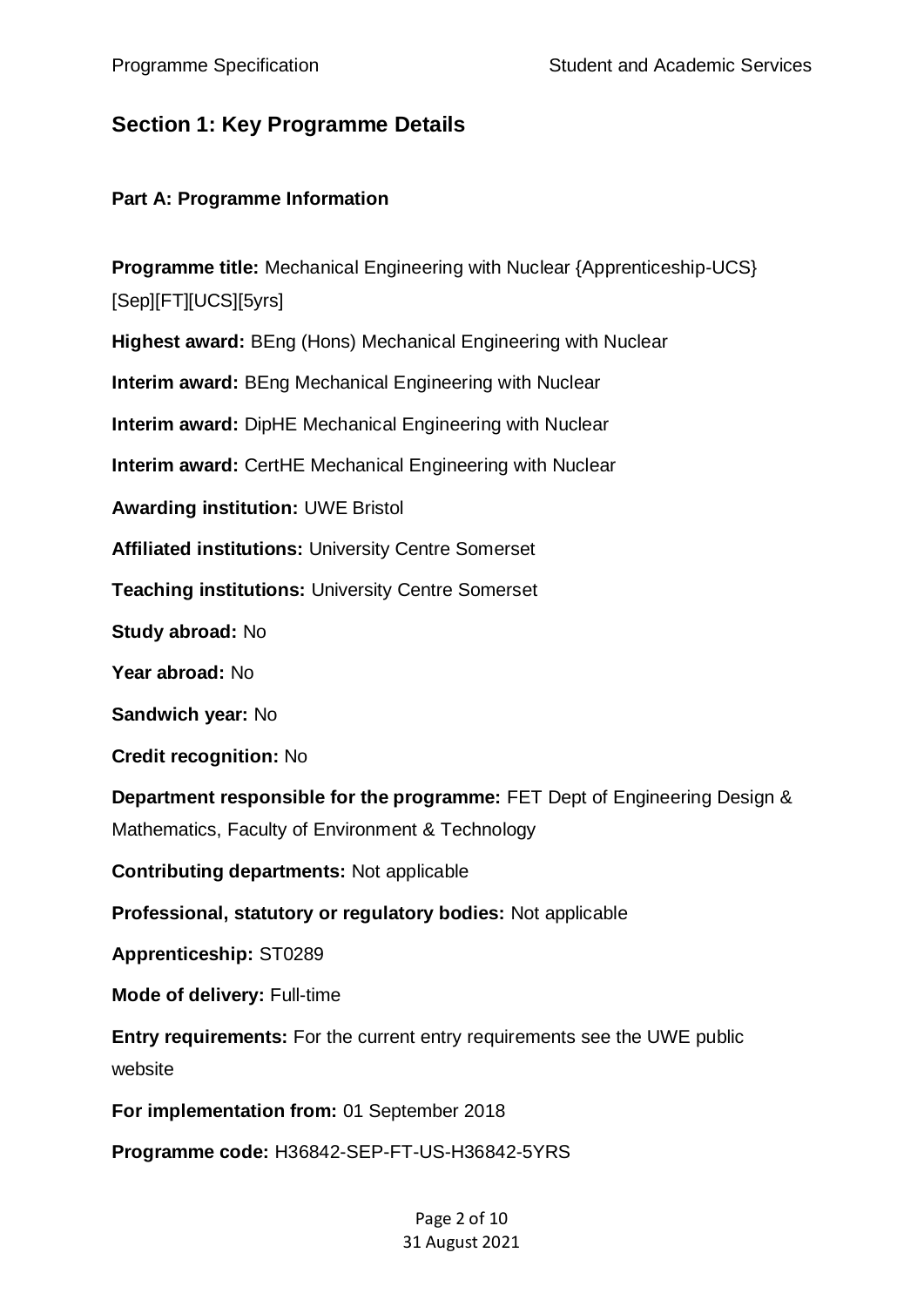## <span id="page-2-0"></span>**Section 2: Programme Overview, Aims and Learning Outcomes**

#### <span id="page-2-1"></span>**Part A: Programme Overview, Aims and Learning Outcomes**

**Overview:** The BEng Mechanical Engineering programme provides the knowledge qualification for a degree apprenticeship under the level 6 Nuclear Science/Engineer standard. The degree covers a range of disciplines such as nuclear science, electromechanical systems, heat transfer and power, fluid dynamics, stress analysis and computer modelling and is designed to produce graduate engineers that are able to make an immediate contribution to employment within the nuclear sector.

The degree meets priorities identified in the UK Government Industrial Strategy (2018) for higher education and will be delivered at the National College for Nuclear located at Bridgwater and Taunton College, one of five National Colleges created by the UK Government. The National College for Nuclear has a mission to create a new generation of graduate nuclear engineers to satisfy the demand created by rapid technological advances in new nuclear builds, operation, decommissioning and defence. The curriculum and delivery model has been created in partnership with employers to provide a higher vocational pathway for the UK nuclear industry that satisfies the current and future demands of the sector. A block week delivery model has been developed to provide access to work-based learners.

**Educational Aims:** The specific aims are that the graduate shall:

Have a broad knowledge and understanding of engineering theory, practices and applications and be able to use advanced techniques of analysis, synthesis and simulation, and implementation in the field of nuclear engineering, electromechanical systems, heat transfer and power, fluid dynamics, stress analysis and computer modelling.

Apply engineering design, systems and management concepts within the nuclear

Page 3 of 10 31 August 2021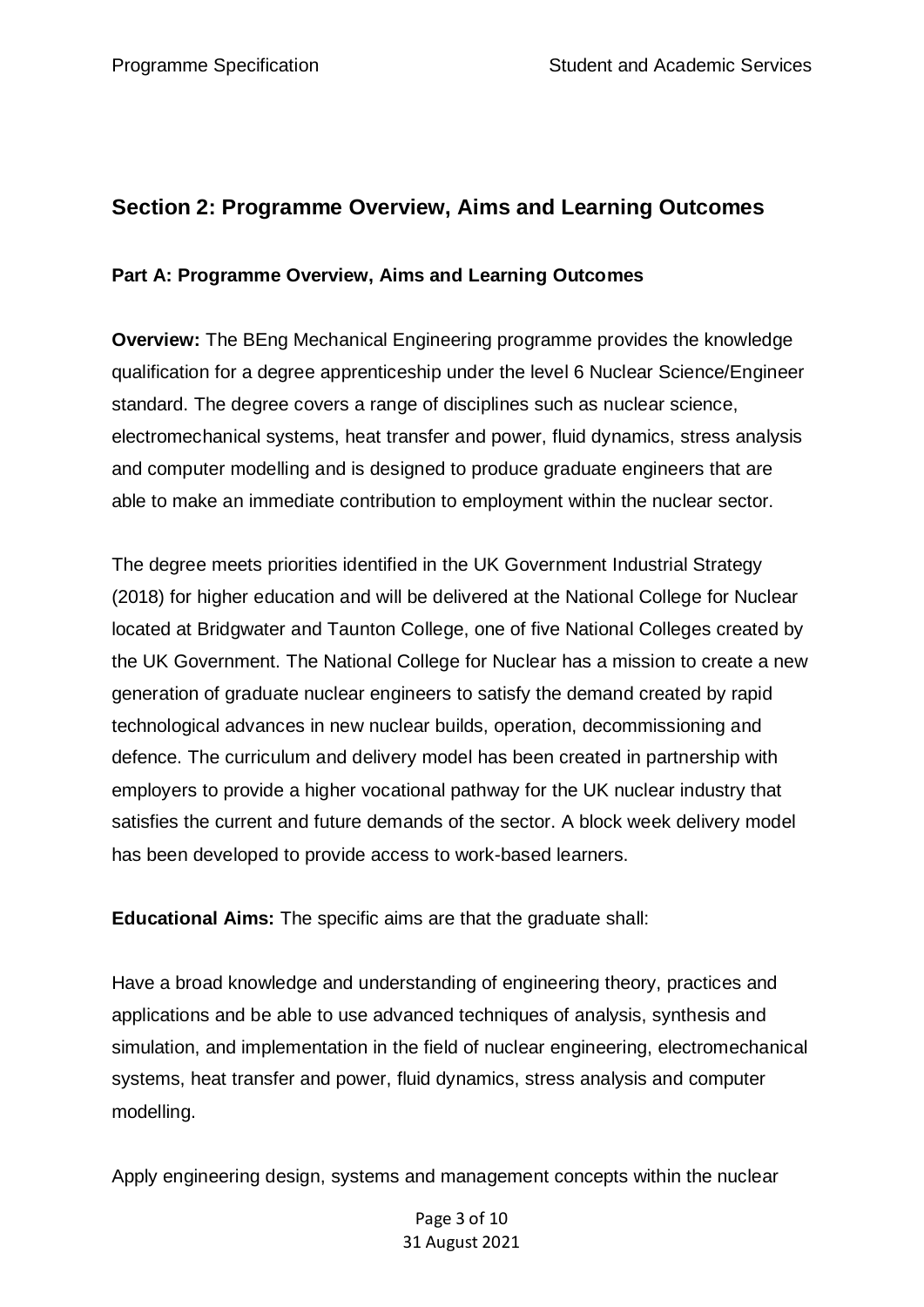sector and be capable of analysis of the behaviour of complex systems within an nuclear engineering context.

Demonstrate a capacity for innovative and creative design and be able to draw on knowledge of fundamental principles and proven systems to further develop solutions which meet required specifications.

Demonstrate awareness and competence with respect to professional and safety requirements and be conversant with the regulatory framework that governs operations within the nuclear sector.

Have developed the ability, interest and motivation to conduct independent study and keep abreast of future changes in technology and engineering practices.

Be able to work in a largely unsupervised way to undertaken an individual research project and present the findings in a professional manner,

Be able to communicate clearly, concisely and persuasively with individuals and groups, using a professional standard of English, both orally and in writing.

Be able to provide solutions to today's industry problems that deepen the students' learning of applying engineering principles in a commercial setting.

### **Programme Learning Outcomes:**

#### **Knowledge and Understanding**

- A1. Have a broad knowledge and understanding of engineering theory, practices and applications and be able to use advanced techniques of analysis, synthesis and simulation, and implementation in the field of nuclear engineering, electromechanical systems, heat transfer and power, fluid dynamics, stress analysis and computer modelling
- A2. Apply engineering design, systems and management concepts within the nuclear sector and be capable of analysis of the behaviour of complex systems within an nuclear engineering context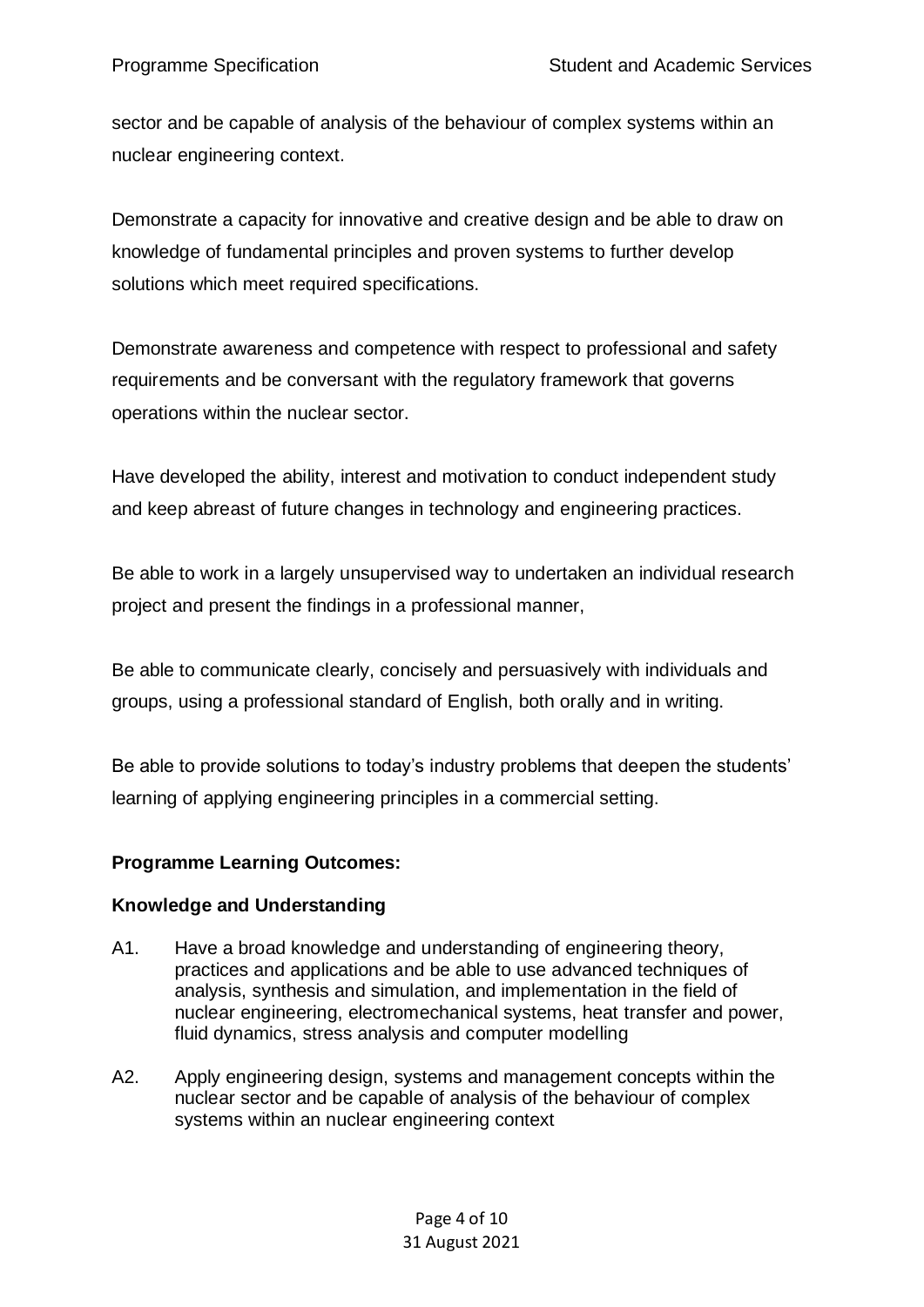- A3. Demonstrate a capacity for innovative and creative design and be able to draw on knowledge of fundamental principles and proven systems to further develop solutions which meet required specifications
- A4. Demonstrate awareness and competence with respect to professional and safety requirements and be conversant with the regulatory framework that governs operations within the nuclear sector
- A5. Have developed the ability, interest and motivation to conduct independent study and keep abreast of future changes in technology and engineering practices
- A6. Be able to work in a largely unsupervised way to undertaken an individual research project and present the findings in a professional manner
- A7. Be able to communicate clearly, concisely and persuasively with individuals and groups, using a professional standard of English, both orally and in writing
- A8. Be able to provide solutions to today's industry problems that deepen the students' learning of applying engineering principles in a commercial setting

#### **Intellectual Skills**

- B1. Work competently in a technical nuclear environment, understand and promote personal responsibility for Health, Safety, Radiation Protection, Environmental Protection, Quality, Security, Safeguards and principles of Risk Management
- B2. Analyse engineering and scientific problems selecting and using mathematical, engineering and scientific tools to provide suitable solutions to nuclear applications, with considerations of the entire life cycle of a nuclear facility
- B3. Develop and critically apply knowledge of the concepts, principles and theories of engineering science relevant to the interdisciplinary fields of nuclear technology
- B4. Demonstrate an understanding of stakeholder requirements, commercial awareness, business improvement, project and business management techniques relevant to the nuclear industry
- B5. Apply their science or engineering discipline knowledge to the development, operation, maintenance and progression of technologies used for Decommissioning (e.g. remote handling and robotics), Waste Management, Reprocessing, and Nuclear Power Generation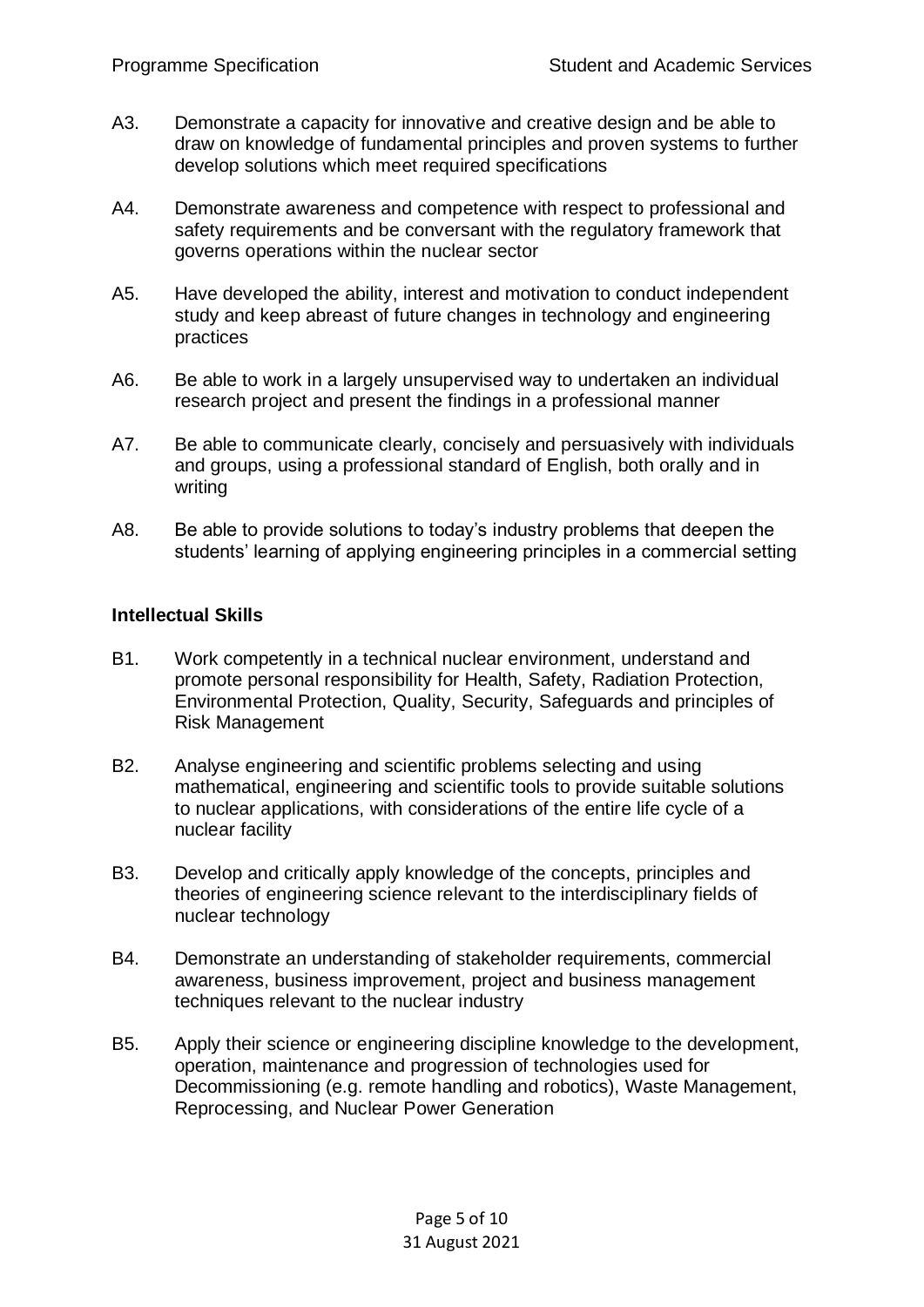#### **Subject/Professional Practice Skills**

- C1. Specify, plan, manage, conduct and report on nuclear projects
- C2. Synthesise information from a variety of sources and apply to the solution of a particular nuclear technology application
- C3. Accurately observe, record and draw conclusions from data and experimental evidence, recognising inherent uncertainties and limitations
- C4. Apply design processes including materials selection that meet nuclear industry standards
- C5. Demonstrate an understanding of Regulatory requirements both national and international
- C6. Develop technical reports that meet requirements of the prevailing verification process
- C7. Demonstrate knowledge of the nuclear industry (past, present and future) and the business, political and community environment in which the company operates including personal role within the organisation, ethical practice and codes of conduct
- C8. Demonstrate an understanding of root cause analysis and learning from experience (LFE) process
- C9. Demonstrate knowledge of the technology, safety, environmental and economics of nuclear fuels and the nuclear fuel cycle
- C10. Apply the standards for nuclear professional practice as required by the industry and professional body institutions

#### **Transferable Skills and other attributes**

- D1. Communicate effectively and appropriately using a full range of skills; technical speaking to a scientific / engineering audience, active listening, professional writing, professional body language, technical presentation
- D2. Demonstrate reliability, integrity and respect for confidentiality on work related and personal matters
- D3. Work autonomously and interact effectively within a wide, multi-disciplinary project team
- D4. Understand the impact of work on others, especially where related to diversity and equality

Page 6 of 10 31 August 2021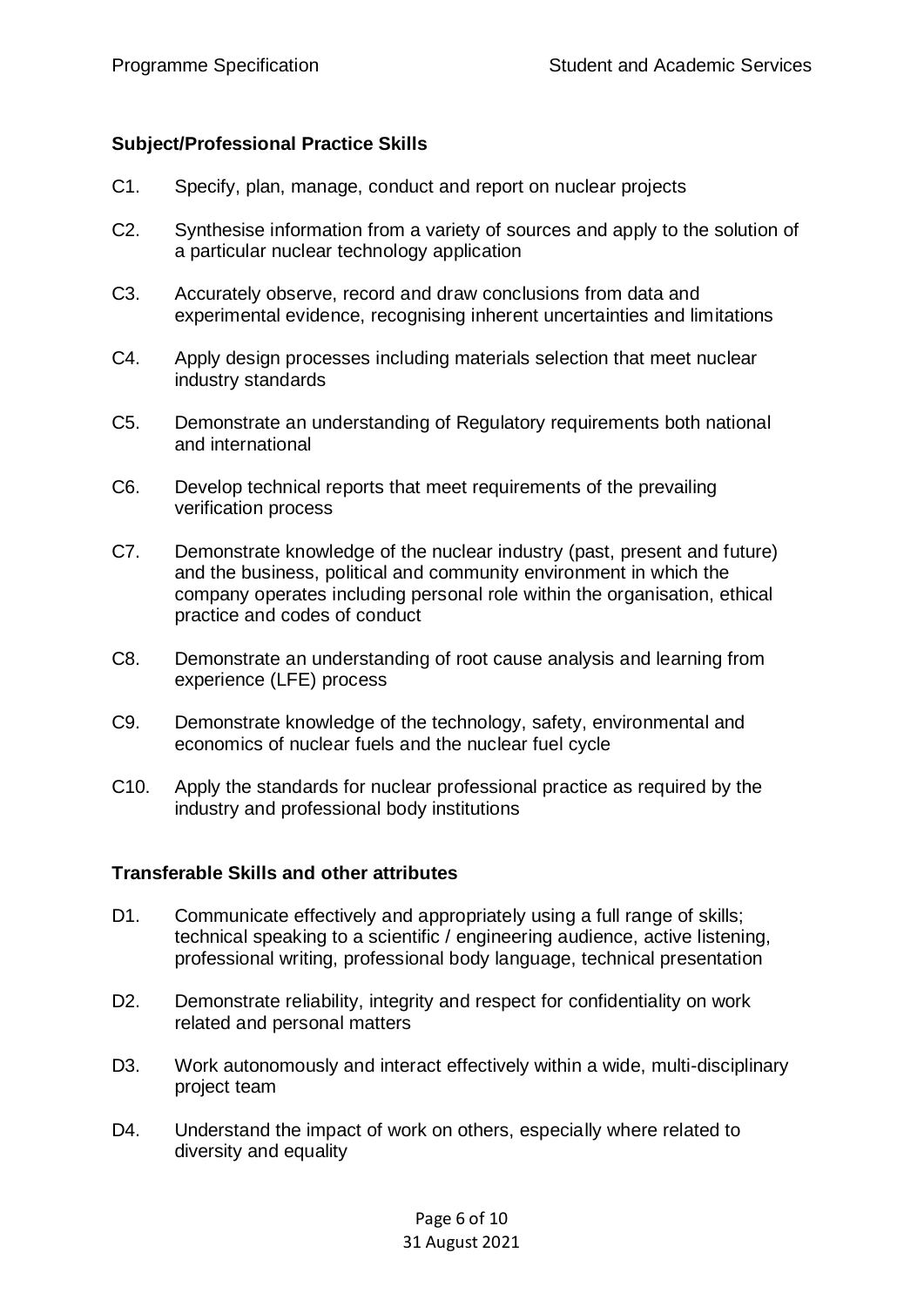- D5. Manage time effectively, being able to plan and complete work to schedule
- D6. Demonstrate a supportive attitude to change and respond positively to change management processes
- D7. Take responsibility for personal development, demonstrating commitment to learning and self-improvement and be open to feedback
- D8. Demonstrate a strong commitment to personal safety behaviours and understanding of the consequences as set out in the nuclear industry requirements
- D9. Take responsibility to actively challenge unsafe behaviours and conditions in the workplace to help reinforce nuclear, radiological and conventional safety over competing goals to ensure the protection of people and the environment
- D10. Demonstrate compliance by following rules, procedures and principles to ensure work completed is fit for purpose and pay attention to detail and carry out error checks throughout work activities
- D11. Demonstrable commitment to sustainability in work design and application
- D12. Be an enthusiastic advocate for the nuclear industry with the ability to represent this industry to a variety of audiences

#### <span id="page-6-0"></span>**Part B: Programme Structure**

#### **Year 1**

#### **Year 1 Compulsory Modules**

| <b>Module Code</b> | <b>Module Title</b>                              | <b>Credit</b> |
|--------------------|--------------------------------------------------|---------------|
| UFMFRP-30-1        | Nuclear Science, Materials and Design<br>2021-22 | 30            |
| UFMFSP-30-1        | Solid Mechanics 2021-22                          | 30            |

#### **Year 2**

#### **Year 2 Compulsory Modules**

| <b>Module Code</b> | <b>Module Title</b> | <b>Credit</b> |
|--------------------|---------------------|---------------|
|--------------------|---------------------|---------------|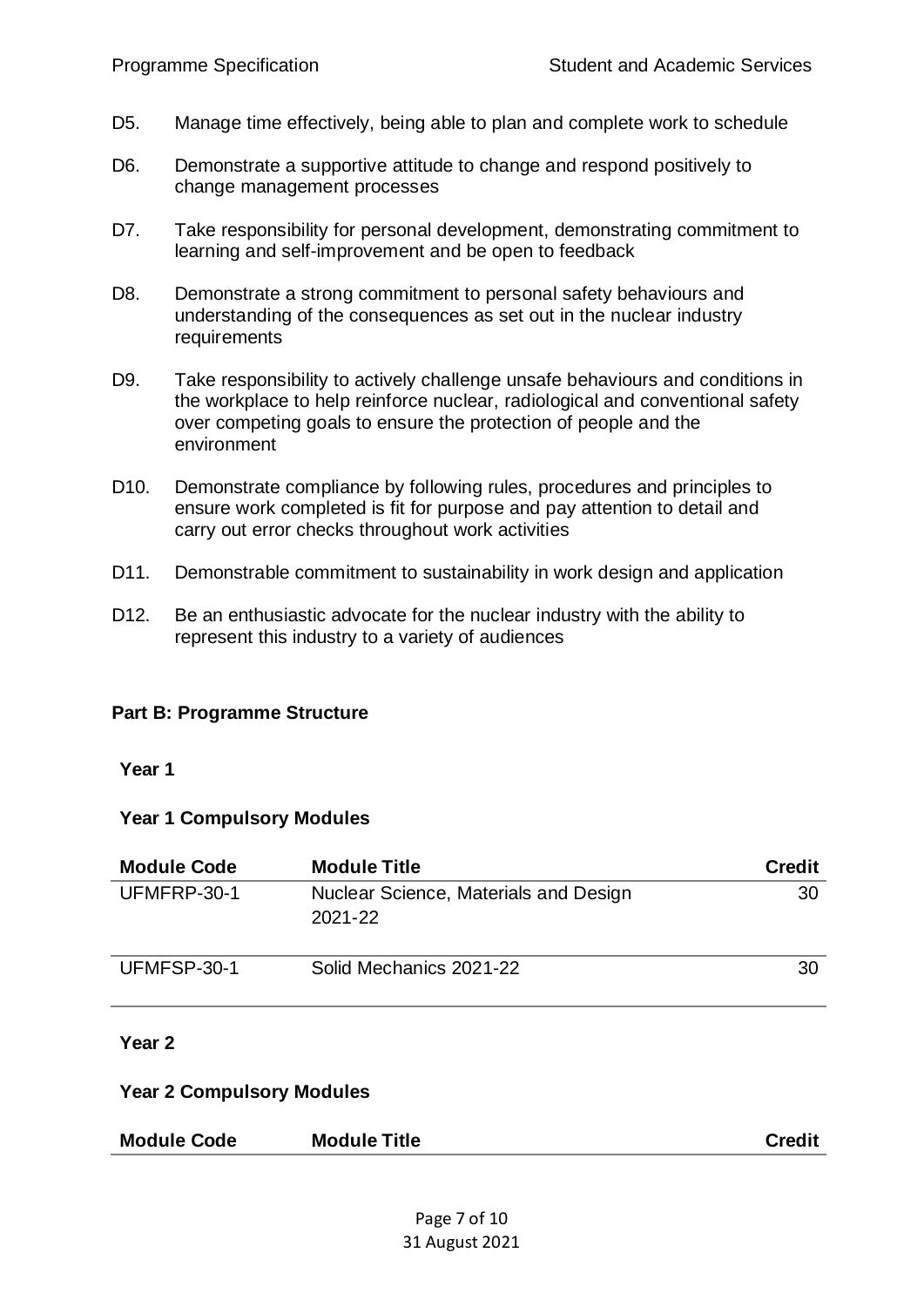| UFMFQP-30-1 | Electromechanical Systems Engineering<br>2022-23 | 30 |
|-------------|--------------------------------------------------|----|
| UFMFTP-30-1 | Thermofluidic Dynamics 2022-23                   | 30 |

#### **Year 3**

#### **Year 3 Compulsory Modules**

| <b>Module Code</b> | <b>Module Title</b>                             | <b>Credit</b> |
|--------------------|-------------------------------------------------|---------------|
| UFMFWP-30-2        | Electromechanical Systems Analysis 2023-<br>24  | 30            |
| UFMFVP-30-2        | Electromechanical Systems and Design<br>2023-24 | 30            |
| UFMFXP-30-2        | Heat Transfer and Power 2023-24                 | 30            |

## **Year 4**

#### **Year 4 Compulsory Modules**

| <b>Module Code</b> | <b>Module Title</b>                                                    | <b>Credit</b> |
|--------------------|------------------------------------------------------------------------|---------------|
| UFMFYP-30-2        | <b>Advanced Nuclear Science and Project</b><br>Management 2024-25      | 30            |
| <b>UFMF9Q-30-3</b> | Stress Analysis, Materials and Finite<br>Element Analysis 2024-25      | 30            |
| UFMFAQ-30-3        | <b>Thermoflduid Systems and Computational</b><br>Flow Dynamics 2024-25 | 30            |

#### **Year 5**

#### **Year 5 Compulsory Modules**

| <b>Module Code</b> | <b>Module Title</b>                                  | <b>Credit</b> |
|--------------------|------------------------------------------------------|---------------|
| UFMFBQ-20-3        | Industrial Nuclear Science and Technology<br>2025-26 | 20            |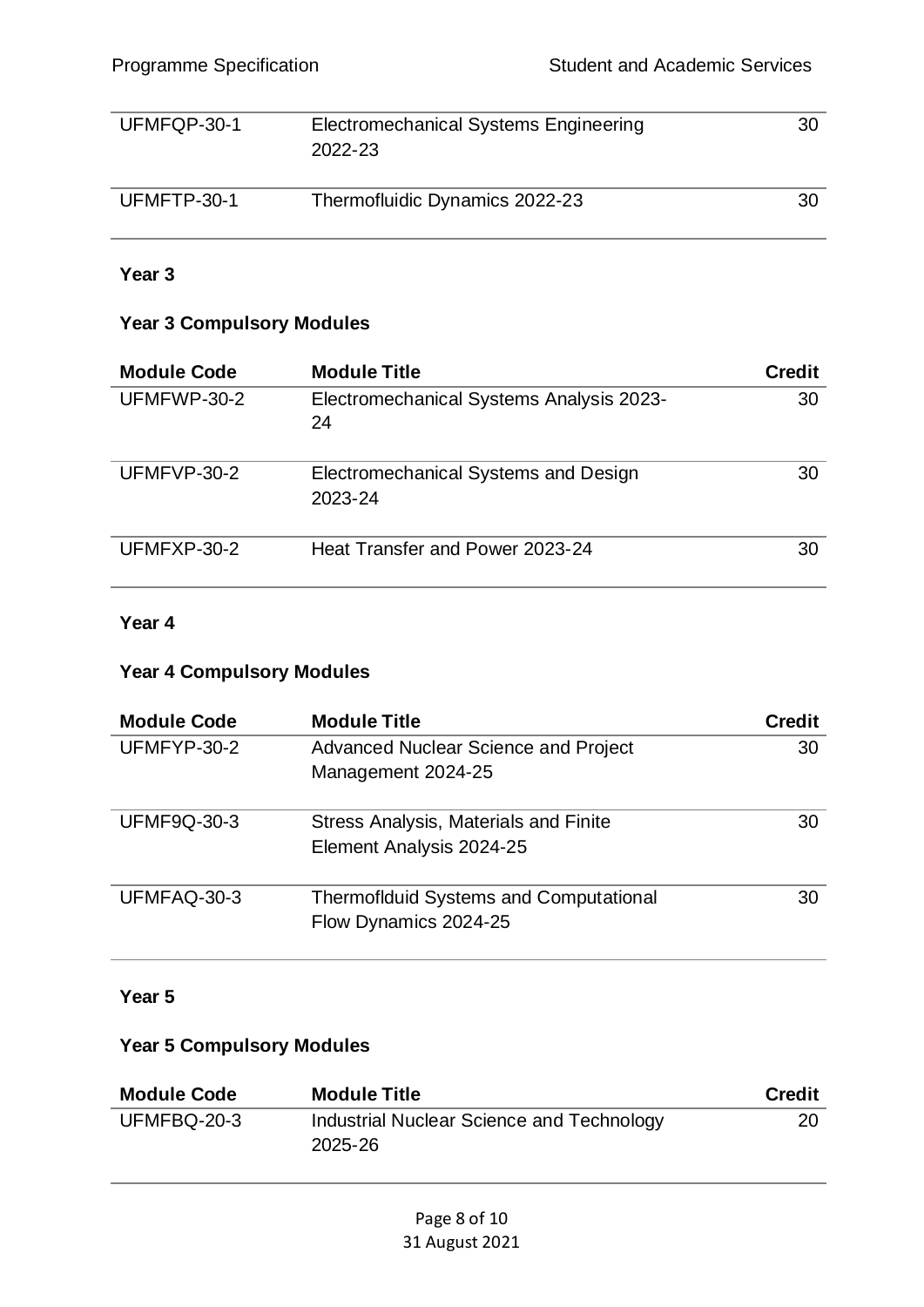UFMFXL-40-3 Nuclear Apprenticeship Project 2025-26 40

#### <span id="page-8-0"></span>**Part C: Higher Education Achievement Record (HEAR) Synopsis**

The programme provides graduates with the knowledge, skills and capabilities required by the civil and defence nuclear industries for the specification, design and delivery of solutions to problems involving mechanical and electromechanical systems.

Work-based learning is embedded in the programme designed to develop individuals who think and communicate effectively, who can conduct inquiry, solve problems, undertake critical analysis and deliver effective systems solutions.

Graduates from this programme are able to be effective and make an early impact on their work environment both prior to and after graduation.

#### <span id="page-8-1"></span>**Part D: External Reference Points and Benchmarks**

QAA UK Quality Code for HE

Framework for higher education qualifications (FHEQ) Subject Benchmark Statement: Engineering (Feb 2015)

UWE Bristol 2020 Strategy document

Guidance on how to meet the Learning Outcome requirements for Accreditation (IET Academic Accreditation)

The IET Handbook of Learning Outcomes for BEng and MEng Programmes

Nuclear Scientist and Nuclear Engineer Apprenticeship Standard as approved (Sept 2015). https://www.instituteforapprenticeships.org/apprenticeship-standards/nuclearscientist-and-nuclear-engineer-degree/

> Page 9 of 10 31 August 2021